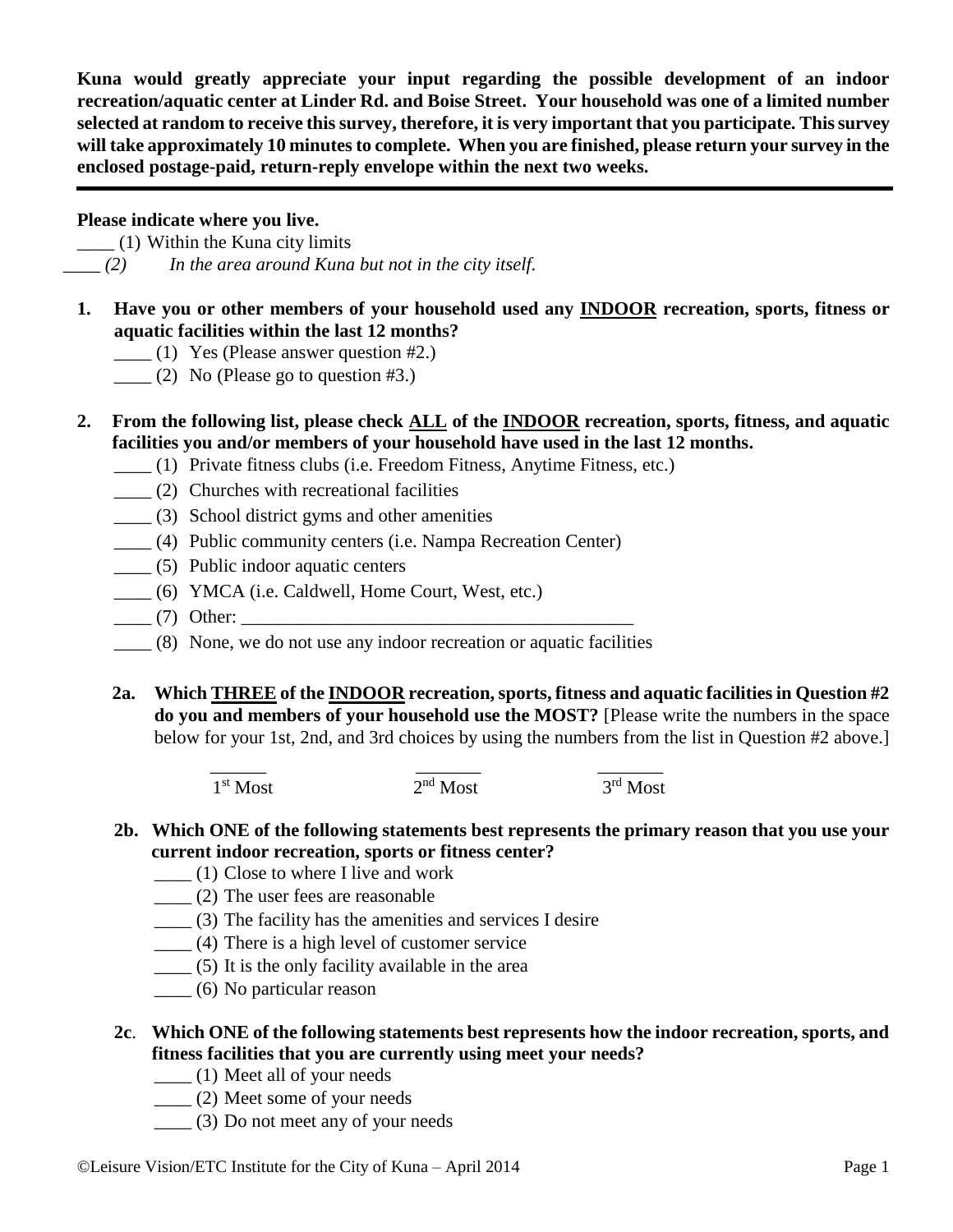## **3. If you and your household have not used indoor recreation, sports, or fitness centers in the greater Kuna area, please check all of the reasons why.**

- $\frac{1}{1}$  Do not have an interest in such activities
- $\frac{1}{2}$  (2) There are no centers within 10 to 20 minutes of where I live or work
- \_\_\_\_ (3) The indoor centers do not have the programs or services that I desire
- \_\_\_\_ (4) The centers are too expensive
- $\frac{1}{1}$  (5) Do not have the time to utilize such facilities
- $\frac{1}{2}$  (6) Other:
- **4. Listed below are potential features that could be incorporated into the design of a new indoor community center/aquatic center in Kuna. For each one, please indicate approximately how often you and members of your household would use each of these features.**

|     |                                                         | <i>Seldom</i> | Less than                              | At least | A few times Several times |
|-----|---------------------------------------------------------|---------------|----------------------------------------|----------|---------------------------|
|     |                                                         | or Never      | <b>Once/Month Once/Month Per Month</b> |          | Per Week                  |
| (A) |                                                         |               |                                        |          |                           |
| (B) |                                                         |               |                                        |          |                           |
| (C) | Multipurpose space (with warming kitchen) for           |               |                                        |          |                           |
|     |                                                         |               |                                        |          |                           |
| (D) |                                                         |               |                                        |          |                           |
| (E) |                                                         |               |                                        |          |                           |
| (F) |                                                         |               |                                        |          |                           |
| (G) |                                                         |               |                                        |          |                           |
| (H) |                                                         |               |                                        |          |                           |
| (I) |                                                         |               |                                        |          |                           |
| (J) |                                                         |               |                                        |          |                           |
| (K) |                                                         |               |                                        |          |                           |
| (L) |                                                         |               |                                        |          |                           |
|     |                                                         |               |                                        |          |                           |
|     | (N) Interactive playground area for young children with |               |                                        |          |                           |
|     |                                                         |               |                                        |          |                           |
|     | $(O)$ Other:                                            |               |                                        |          |                           |

**5. Which FOUR of the features listed above would you and members of your household be MOST likely to USE if it was included in a new indoor community center/aquatic center in Kuna?** [Please write the letters in the space below for your 1st, 2nd, 3rd, and 4th choices by using the letters from the list in Question #4 above.]

> \_\_\_\_\_ \_\_\_\_\_ \_\_\_\_\_ \_\_\_\_\_  $1<sup>st</sup>$  preference  $2<sup>nd</sup>$  preference  $3<sup>rd</sup>$  preference  $4<sup>th</sup>$  preference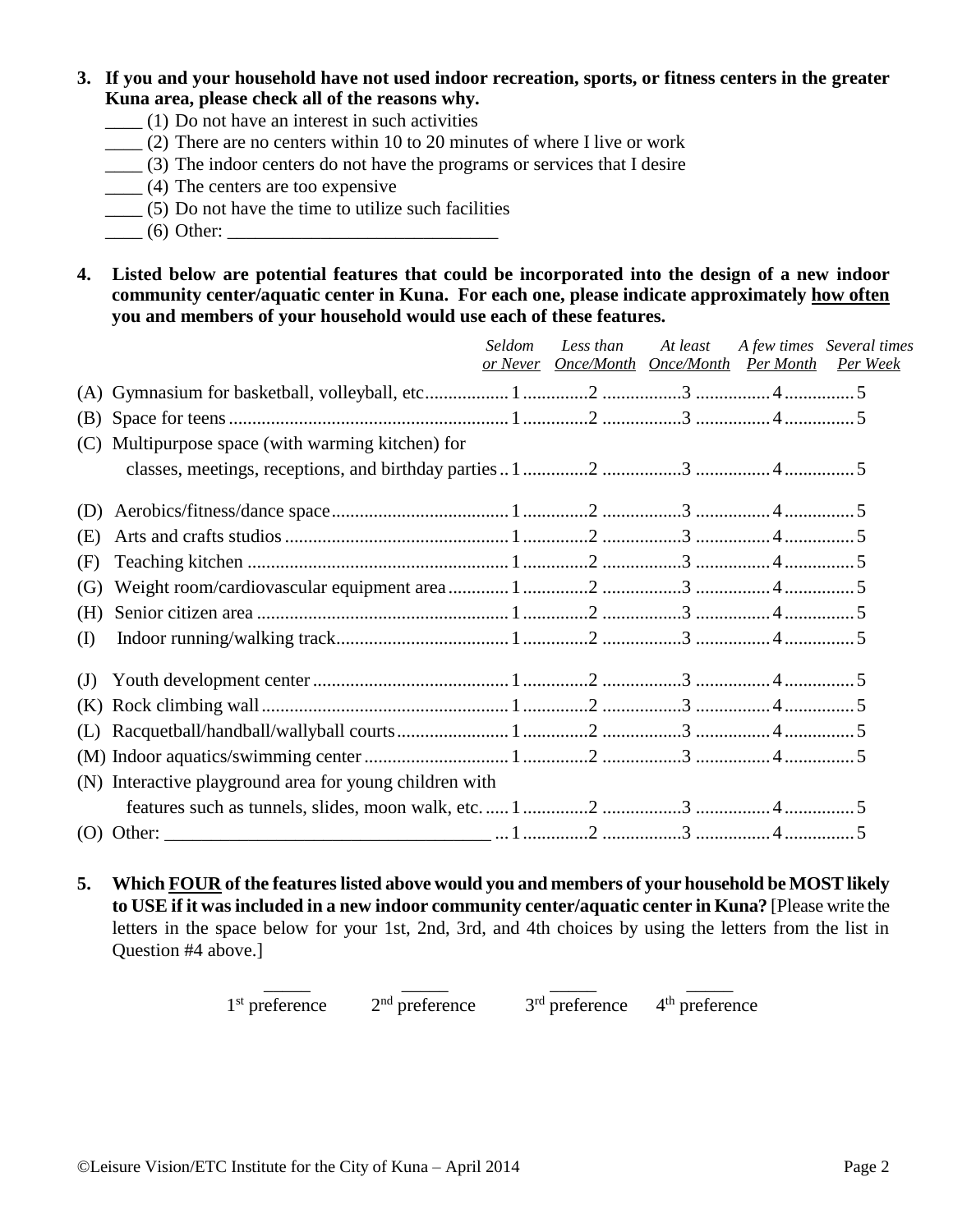**6. What is the MAXIMUM distance in MILES you would be willing to travel to use a new indoor community center/aquatic center if it had the recreation, cultural, fitness, and aquatic features that are most important to your household?**

| $\frac{1}{1}$ (1) More than 4 miles | $\frac{1}{2}$ miles                  |
|-------------------------------------|--------------------------------------|
| $\frac{1}{2}$ (2) 4 miles           | $\qquad$ (5) Less than 1 mile        |
| $\frac{1}{2}$ (3) 3 miles           | (6) None. I would not use the center |

**7. Listed below are potential aquatic features that could be incorporated into the design of a new indoor community center/aquatic center in Kuna. For each one, please indicate approximately how often you and members of your household would use each of the features.** 

|                                                                 | Seldom or Less than | At least<br>Never Once/Month Once/Month Per Month Per Week | A few times Several times |
|-----------------------------------------------------------------|---------------------|------------------------------------------------------------|---------------------------|
|                                                                 |                     |                                                            |                           |
|                                                                 |                     |                                                            |                           |
| (C) A leisure pool with gentle slope entry so you               |                     |                                                            |                           |
|                                                                 |                     |                                                            |                           |
|                                                                 |                     |                                                            |                           |
| A lazy river that allows you to float on a raft or other<br>(E) |                     |                                                            |                           |
| floatation device through a pool of slowly moving               |                     |                                                            |                           |
|                                                                 |                     |                                                            |                           |
| (F) Water sprays with interactive spray features                |                     |                                                            |                           |
|                                                                 |                     |                                                            |                           |
| (G)                                                             |                     |                                                            |                           |
| (H)                                                             |                     |                                                            |                           |
| (I)                                                             |                     |                                                            |                           |
| $\mathrm{J}$                                                    |                     |                                                            |                           |
| (K)                                                             |                     |                                                            |                           |
| (L)                                                             |                     |                                                            |                           |
|                                                                 |                     |                                                            |                           |
|                                                                 |                     |                                                            |                           |

**8. Which FOUR of the aquatic features listed above would you and members of your household be MOST likely to USE if it was included in a new indoor community center/aquatic center in Kuna?**  [Please write the letters in the space below for your 1st, 2nd, 3rd, and 4th choices by using the letters from the list in Question #7 above.]

> \_\_\_\_\_ \_\_\_\_\_ \_\_\_\_\_ \_\_\_\_\_  $1<sup>st</sup>$  preference  $2<sup>nd</sup>$  preference  $3<sup>rd</sup>$  preference  $4<sup>th</sup>$  preference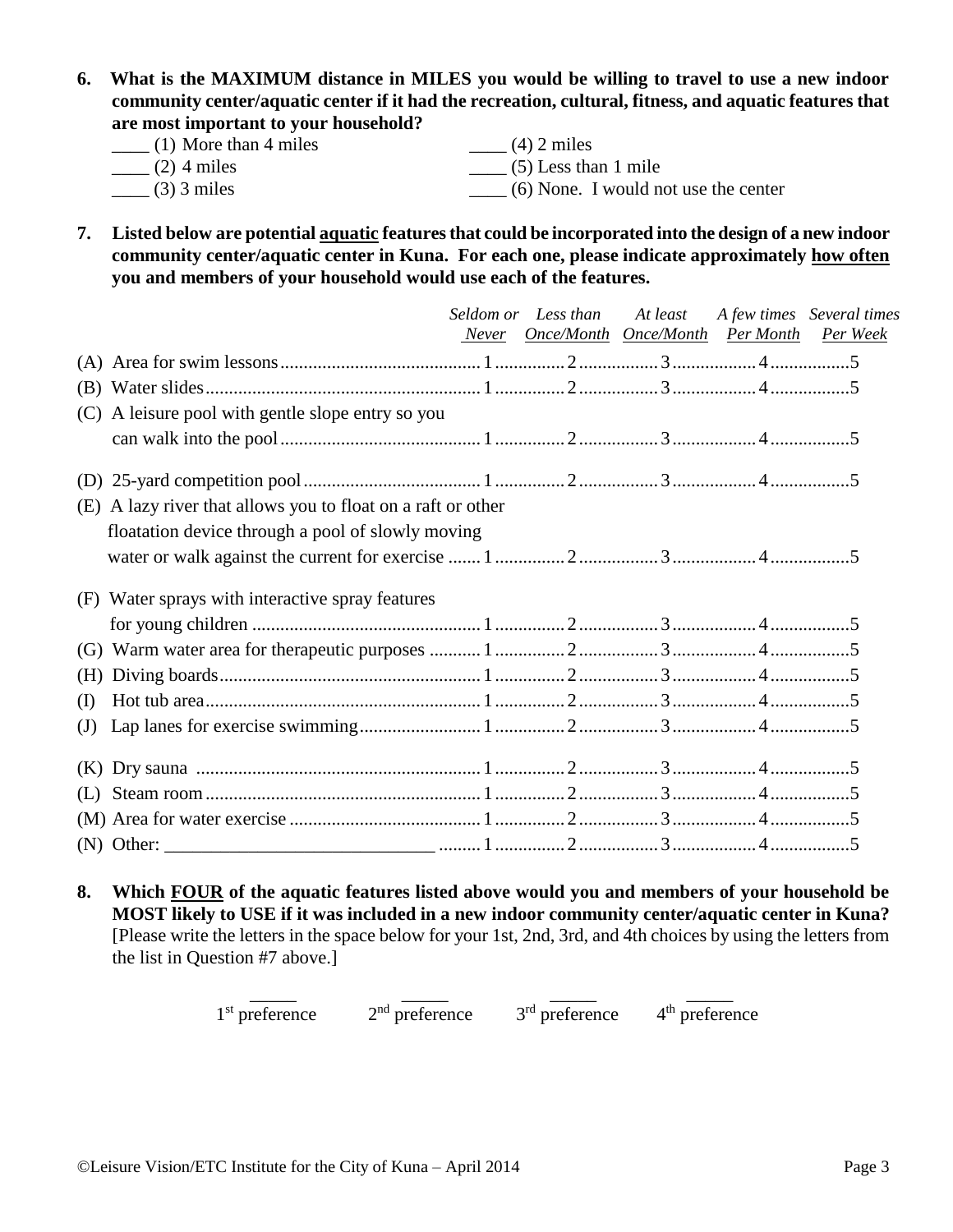- **9. Listed below are some purposes for which you and members of your household would use an indoor aquatic center in Kuna. Please indicate which TWO of these purposes best describe the reasons you or members of your household would use a new indoor aquatic center.**
	- \_\_\_\_ (1) Instructional classes
	- \_\_\_\_ (2) Competition
	- \_\_\_\_ (3) Year round recreation/leisure activities
	- $\frac{1}{2}$  (4) Exercise
	- \_\_\_\_ (5) Therapeutic purposes
- **10. The cost of constructing and operating a community center/aquatic center in Kuna can be significant. Partnering can help with this issue. Please indicate your preference for potential partners. For each potential partner, please indicate whether you are "very supportive", "somewhat supportive", or "not supportive" of the City of Kuna or a recreation district partnering with the organization in the development and operations of a new indoor community center/aquatic center.**

|       | Very Somewhat Not Don't               |  |
|-------|---------------------------------------|--|
| Group | Supportive Supportive Supportive Know |  |
|       |                                       |  |
|       |                                       |  |
|       |                                       |  |
|       |                                       |  |

**11. One of the options that is available to fund the development and operation of a new indoor community/aquatic center in Kuna is the establishment of a recreation district that covers the city and surrounding area. The district would levy a property tax to build and operate the center. Which ONE of the following statements best represents how you feel about forming a new recreation district?**

- \_\_\_\_ (1) The formation of a new recreation district is a great idea and I am very supportive.
- \_\_\_\_ (2) I am somewhat supportive but need additional information.
- \_\_\_\_ (3) I support the concept of a community center in Kuna but believe that the City of Kuna should fund the development and operation of the center.
- \_\_\_\_ (4) I support the concept of a community center in Kuna but do not support establishing a new recreation district for its construction and/or operation.
- \_\_\_\_ (5) I do not think there is a need for any additional indoor recreation, fitness, and aquatic facilities in Kuna.

 $\Box$  (6) Other:  $\Box$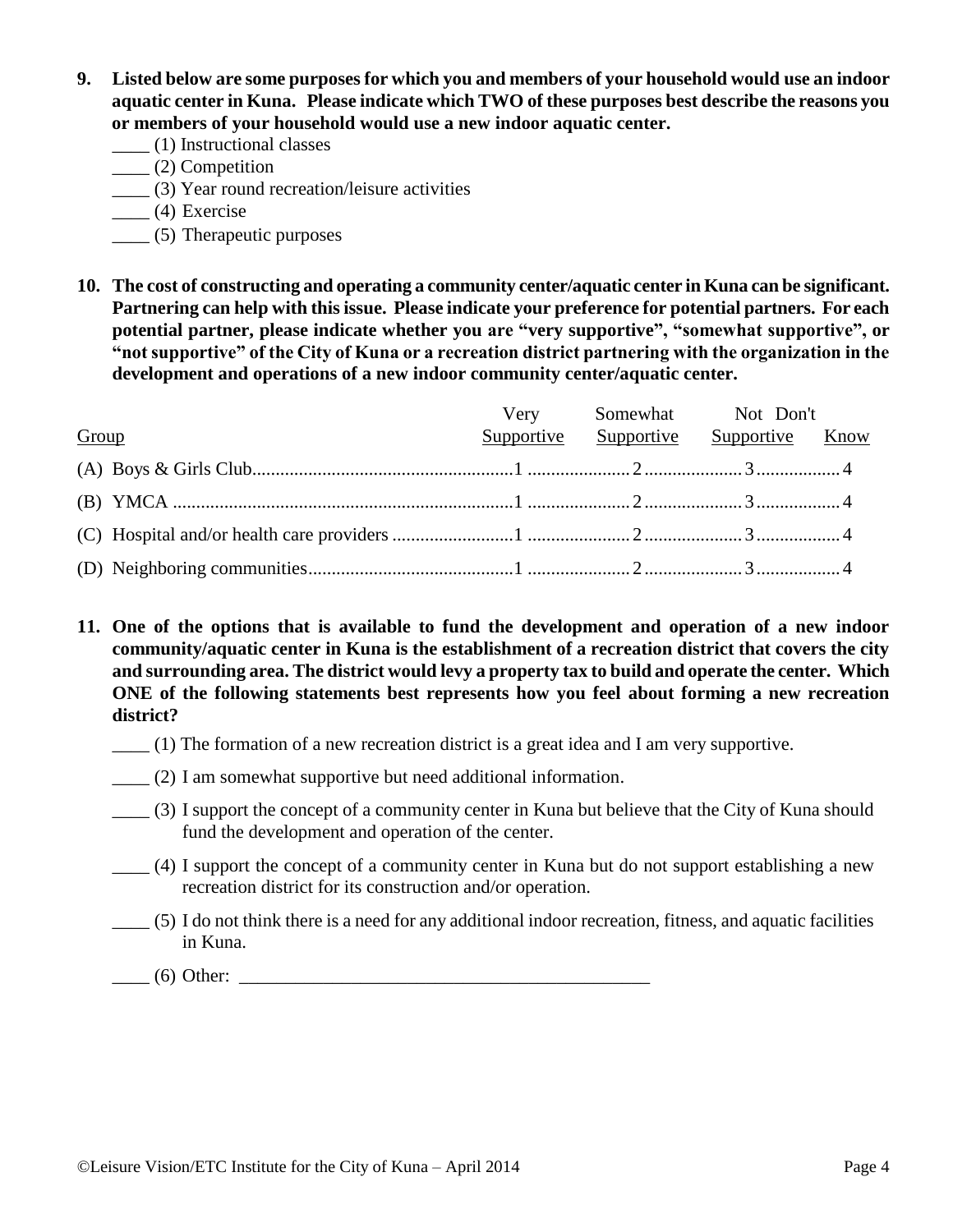| 12. Which ONE of the following sources of tax revenues would be your preferred funding source for the                                                                                                                                                                                                                                                                                                                                                          |                                                                                                                                                                                                                                                                                                                     |  |  |  |  |
|----------------------------------------------------------------------------------------------------------------------------------------------------------------------------------------------------------------------------------------------------------------------------------------------------------------------------------------------------------------------------------------------------------------------------------------------------------------|---------------------------------------------------------------------------------------------------------------------------------------------------------------------------------------------------------------------------------------------------------------------------------------------------------------------|--|--|--|--|
| cost of constructing and/or operating a new indoor community center/aquatic center in Kuna?                                                                                                                                                                                                                                                                                                                                                                    |                                                                                                                                                                                                                                                                                                                     |  |  |  |  |
| (1) City increases property taxes to build and operate the center.                                                                                                                                                                                                                                                                                                                                                                                             |                                                                                                                                                                                                                                                                                                                     |  |  |  |  |
| (2) A recreation district is formed in a geographic area that is larger than the city and a property<br>tax is assessed to build and operate the center.                                                                                                                                                                                                                                                                                                       |                                                                                                                                                                                                                                                                                                                     |  |  |  |  |
| (3) I would support a combination of city taxes and recreation district taxes to build and operate<br>the center.                                                                                                                                                                                                                                                                                                                                              |                                                                                                                                                                                                                                                                                                                     |  |  |  |  |
| $\frac{1}{1}$ (4) Not sure                                                                                                                                                                                                                                                                                                                                                                                                                                     |                                                                                                                                                                                                                                                                                                                     |  |  |  |  |
| (5) Neither. I would not support an increase in property taxes to build and operate a center.                                                                                                                                                                                                                                                                                                                                                                  |                                                                                                                                                                                                                                                                                                                     |  |  |  |  |
| to your household?                                                                                                                                                                                                                                                                                                                                                                                                                                             | 13. Regardless if it is a recreation district or city tax, what is the maximum amount of additional annual<br>property taxes you would be willing to pay to fund the costs of constructing and operating a new<br>indoor community center/aquatic center in Kuna with the types of features that are most important |  |  |  |  |
| $\frac{1}{2}$ (1) \$150 or more per year                                                                                                                                                                                                                                                                                                                                                                                                                       | $\frac{1}{2}$ (4) \$75-\$99 per year                                                                                                                                                                                                                                                                                |  |  |  |  |
| $\frac{1}{2}$ (2) \$125-\$149 per year                                                                                                                                                                                                                                                                                                                                                                                                                         | $\frac{1}{\sqrt{5}}$ None                                                                                                                                                                                                                                                                                           |  |  |  |  |
| $\frac{1}{2}$ (3) \$100-\$124 per year                                                                                                                                                                                                                                                                                                                                                                                                                         |                                                                                                                                                                                                                                                                                                                     |  |  |  |  |
| 14. If a vote is held to implement a recreation district to fund the construction and/or operations of a new<br>indoor community center/aquatic center in Kuna with the amenities you indicated you would<br>support, how would you vote in the election?<br>$\frac{1}{1}$ Vote in favor<br>____ (2) Might vote in favor                                                                                                                                       | $\frac{1}{2}$ (3) Not sure<br>$\frac{1}{2}$ (4) Vote against                                                                                                                                                                                                                                                        |  |  |  |  |
| <b>Question 14?</b>                                                                                                                                                                                                                                                                                                                                                                                                                                            | 15. Which ONE of the following statements best represents the major reason for your response to                                                                                                                                                                                                                     |  |  |  |  |
| (1) The Kuna area needs a new indoor recreation, fitness, aquatic facility and I am very<br>supportive.                                                                                                                                                                                                                                                                                                                                                        |                                                                                                                                                                                                                                                                                                                     |  |  |  |  |
| (2) I am somewhat supportive but need additional information.                                                                                                                                                                                                                                                                                                                                                                                                  |                                                                                                                                                                                                                                                                                                                     |  |  |  |  |
| $(3)$ I support the concept of a community center in Kuna but do not support increasing<br>taxes for its construction and/or operation.                                                                                                                                                                                                                                                                                                                        |                                                                                                                                                                                                                                                                                                                     |  |  |  |  |
| Kuna.                                                                                                                                                                                                                                                                                                                                                                                                                                                          | (4) I do not think there is a need for any additional indoor recreation, fitness, and aquatic facilities in                                                                                                                                                                                                         |  |  |  |  |
| (5) Other: 2000 Contract 2000 Contract 2000 Contract 2000 Contract 2000 Contract 2000 Contract 2000 Contract 2000 Contract 2000 Contract 2000 Contract 2000 Contract 2000 Contract 2000 Contract 2000 Contract 2000 Contract 2                                                                                                                                                                                                                                 |                                                                                                                                                                                                                                                                                                                     |  |  |  |  |
| 16. Assuming the cost of OPERATING a new INDOOR community center/aquatic center would need to<br>be covered by some user fees, which ONE of the following would be your preferred way of paying to<br>use a new INDOOR community center/aquatic center if it had the features you most preferred?<br>(1) Annual family pass [answer question #17a]<br>(2) Annual adult pass [skip to question #17b]<br>$\frac{1}{2}$ (3) Pay per visit [skip to question #17c] |                                                                                                                                                                                                                                                                                                                     |  |  |  |  |
| $(4)$ Don't know [skip to question #18]                                                                                                                                                                                                                                                                                                                                                                                                                        |                                                                                                                                                                                                                                                                                                                     |  |  |  |  |
| (5) I'm not willing to pay to use the center [skip to question $\#18$ ]                                                                                                                                                                                                                                                                                                                                                                                        |                                                                                                                                                                                                                                                                                                                     |  |  |  |  |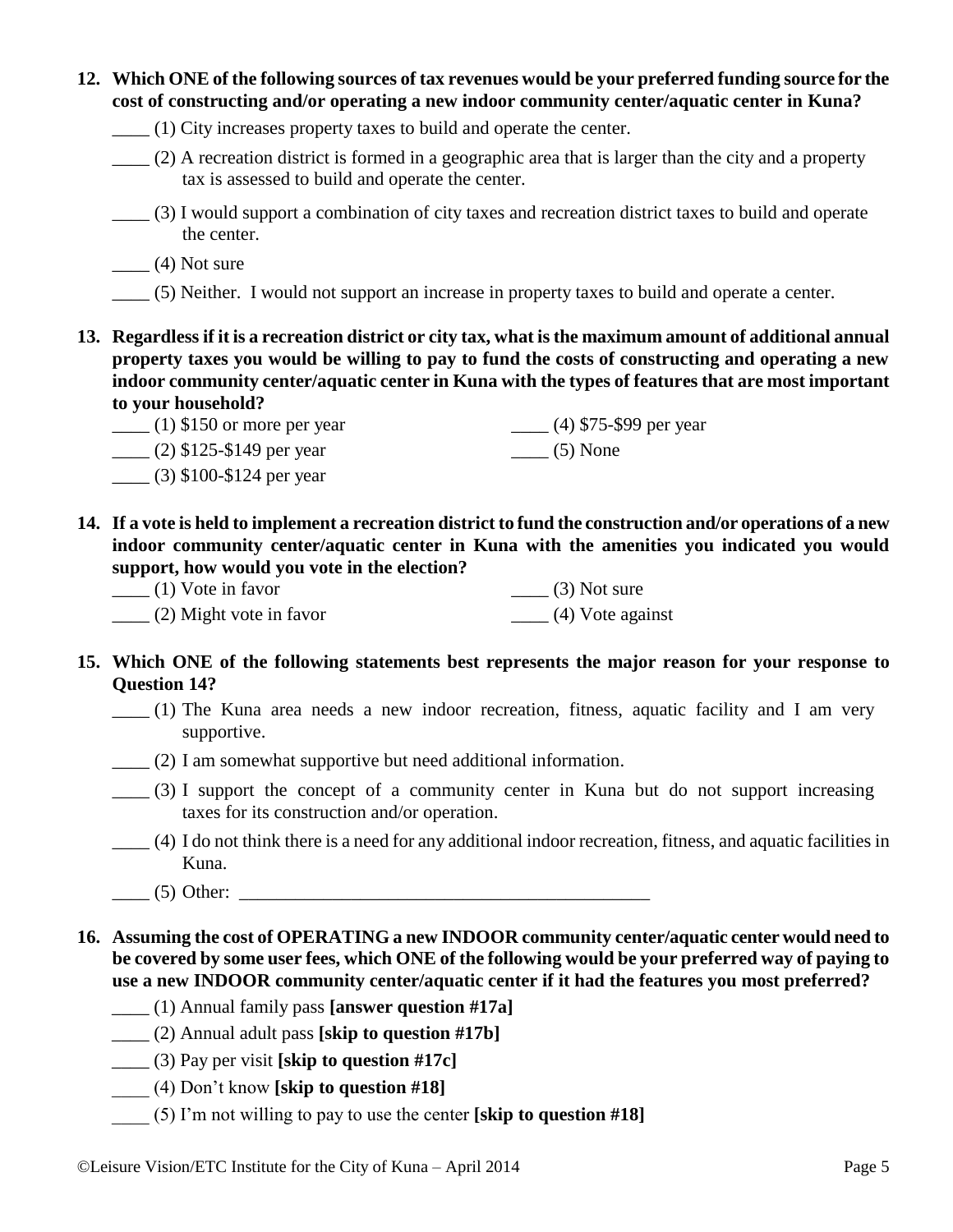**17a. Once again, assuming a portion of the cost of OPERATING the center would need to be covered in part by user fees, please tell me the MAXIMUM amount you would be willing to pay per month for a family pass to use a new community center if it had the features you most preferred.** *[Note: Skip to* 

*question #17b if there is only one person in the household.]*

- **\_\_\_\_**(1) \$80 or more per month
- $\frac{1}{2}$  (2) \$70 \$79 per month
- \_\_\_\_(3) \$60 \$69 per month
- (4) Less than \$60 per month (write in the appropriate amount you would pay) \$
- **17b. From the following list, please tell me the MAXIMUM amount you would be willing to pay per month for an individual adult pass to use a new indoor community center if it had the features you most preferred.** 
	- $\frac{1}{2}$  (1) \$55 or more per month
	- $\frac{1}{2}$  (2) \$45 \$54 per month
	- \_\_\_\_(3) \$35 \$44 per month
	- \_\_\_\_(4) Less than \$35 per month (write in the appropriate amount you would pay) \$\_\_\_\_\_\_\_
- **17c. From the following list, please tell me the MAXIMUM amount you would be willing to pay for a daily adult fee to use a new community center if it had the features you most preferred.**
	- $\frac{1}{2}$  (1) \$9.50 or more per day
	- $(2)$  \$9.00 \$9.49 per day
	- \_\_\_\_(3) \$8.50 \$8.99 per day
	- $\frac{1}{1}$  (4) \$8.00 \$8.49 per day

 $\frac{1}{2}$  (5) Less than \$8.00 per day (write in the appropriate amount you would pay) \$ $\frac{1}{2}$ 

- **18. If a new indoor community center/aquatic center is built in Kuna and it has the recreation, fitness, and aquatic features you prefer, which ONE of the following statements represents how often you or other members of your household would visit the center?**
	- \_\_\_\_ (1) Several times per week \_\_\_\_ (2) Once per week  $\qquad$  (3) A few times a month  $\_\_$ (4) Monthly \_\_\_\_ (5) Less than once a month  $\qquad$  (6) Never
- **19. Compared to other issues in the Kuna area, what priority is the development of a new indoor community center/aquatic center?**

| $(1)$ Very high priority | $(4)$ Low priority |
|--------------------------|--------------------|
| $(2)$ High priority      | $(5)$ Don't know   |

\_\_\_\_ (3) Medium priority